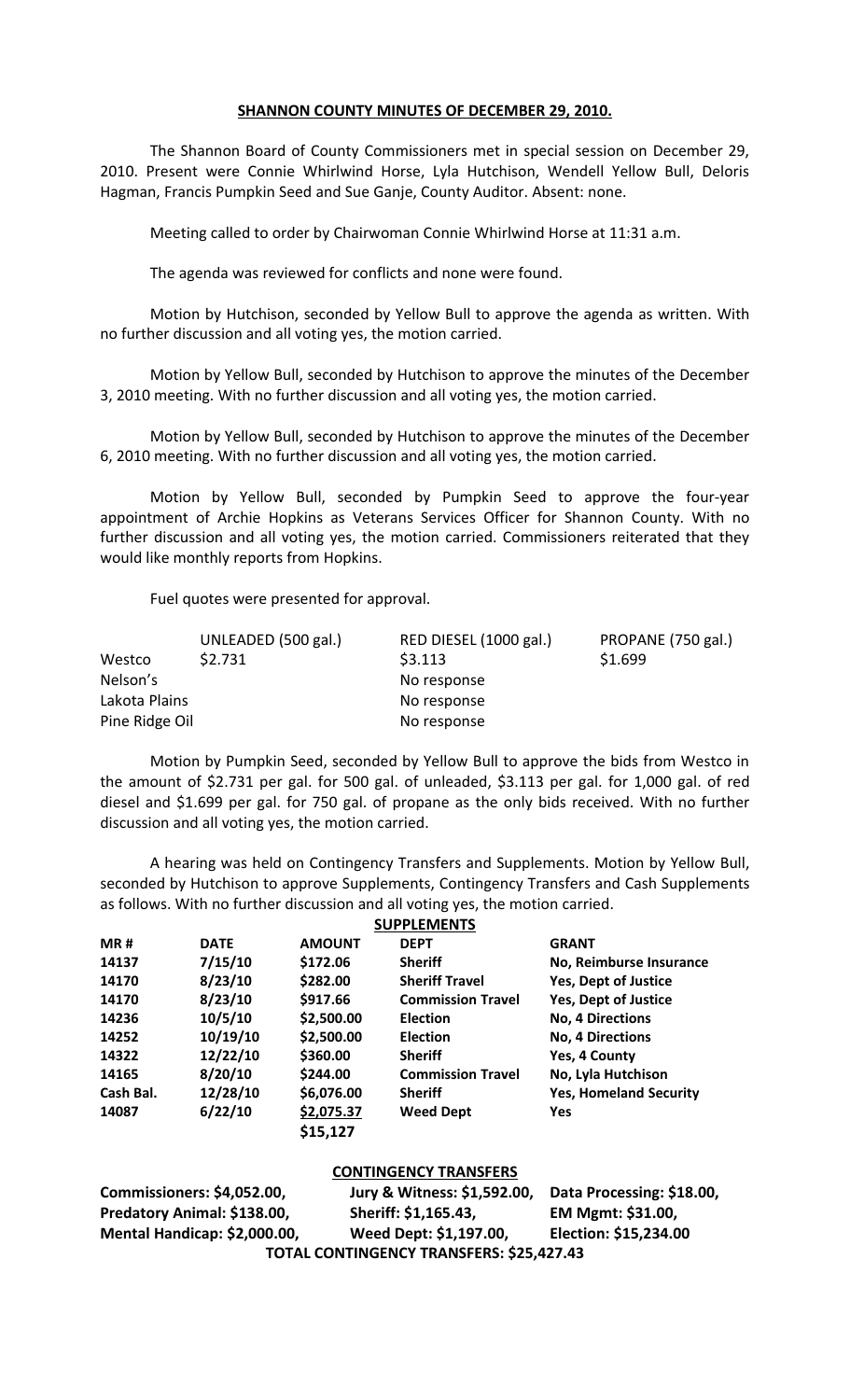## **CASH TRANSFERS**

## **12/29/10 Transfer from General Fund to Emergency Management \$3,500.00**

The 2011 contract with Fall River County was presented for approval. Motion by Hagman, seconded by to approve the 2011 contract. With no further discussion and all voting yes, the motion carried.

State's Attorney Jim Sword and Deputy State's Attorney Pat Ginsbach met with the Board to update them on legal issues and discuss the appointment of the Shannon County Sheriff for 2011.

Motion by Yellow Bull, seconded by Pumpkin Seed to advertise for the Sheriff's position with a closing date of January 19, 2011 and to retain Jim Daggett for the interim. With no further discussion and Pumpkin Seed, Yellow Bull, Hutchison and Whirlwind Horse voting yes, Hagman voting no, the motion carried. Interviews of candidates will be held on February 4, 2011.

A proclamation was presented by Vice-Chair Lyla Hutchison to Connie Whirlwind Horse in recognition of her years of service as Commissioner.

Motion by Yellow Bull, seconded by Hutchison to approve the following bills as presented. With no further discussion and all voting yes, the motion carried.

| <b>GENERAL FUND</b>              |                      |                |
|----------------------------------|----------------------|----------------|
| <b>COMMISSIONERS</b>             | DEC. SALARIES        | \$<br>525.00   |
| <b>AUDITOR'S OFFICE</b>          | <b>DEC. SALARIES</b> | \$<br>3,528.73 |
| <b>TREASURER'S OFFICE</b>        | <b>DEC. SALARIES</b> | \$<br>2,869.16 |
| STATE'S ATTORNEY OFFICE          | <b>DEC. SALARIES</b> | \$<br>901.25   |
| DIRECTOR OF EQUALIZATION         | <b>DEC. SALARIES</b> | \$<br>1,563.82 |
| <b>REGISTER OF DEEDS</b>         | <b>DEC. SALARIES</b> | \$<br>1,767.53 |
| <b>VETERANS SERVICES</b>         | <b>DEC. SALARIES</b> | \$<br>986.56   |
| <b>SHERIFF'S OFFICE</b>          | <b>DEC. SALARIES</b> | \$<br>3,094.29 |
| WEED DEPT.                       | <b>DEC. SALARIES</b> | \$<br>3,578.00 |
| <b>CORONER</b>                   | <b>DEC. SALARIES</b> | \$<br>160.00   |
| <b>ALLTEL</b>                    | <b>TELEPHONE</b>     | \$<br>149.88   |
| CAROL BUTZMAN CONSULTING         | MI                   | \$<br>786.76   |
| <b>CENTURY BUSINESS</b>          | <b>COPIER</b>        | \$<br>17.95    |
| CODY, DENISE                     | MI                   | \$<br>15.00    |
| DAGGETT, JIM                     | JAN BLUE CROSS PREM  | \$<br>385.65   |
| DEPARTMENT OF LEG. AUDIT         | <b>AUDIT</b>         | \$<br>5,208.50 |
| DIETRICH, DONNA                  | MI                   | \$<br>214.88   |
| <b>FALL RIVER COUNTY AUDITOR</b> | <b>SUPPLY</b>        | \$<br>720.15   |
| <b>FALL RIVER CO. TREASURER</b>  | <b>MAPS</b>          | \$<br>22.50    |
| FARRELL, FARRELL                 | DEC/DEP/ST/ATY CONTR | \$<br>833.37   |
| <b>CARDMEMBER SERVICE</b>        | <b>GAS</b>           | \$<br>1,113.48 |
| <b>GOLDEN WEST</b>               | <b>TELEPHONE</b>     | \$<br>187.21   |
| HAGMAN, DELORIS                  | <b>TRAVEL</b>        | \$<br>35.52    |
| <b>JAY'S WELDING</b>             | <b>REPAIR</b>        | \$<br>111.00   |
| LAKOTA COUNTRY TIMES             | <b>PUBLISHING</b>    | \$<br>250.00   |
| <b>LEWIS &amp; CLARK BHS</b>     | MI                   | \$<br>142.00   |
| LINEHAN, GENE                    | <b>CONTRACT DEP</b>  | \$<br>457.00   |
| MARTINEZ, AUDREY L               | <b>TRAVEL</b>        | \$<br>27.38    |
| MCI A VERIZON COMPANY            | <b>TELEPHONE</b>     | \$<br>35.32    |
| PENNINGTON COUNTY AUDITOR        | MI                   | \$<br>123.00   |
| PENNINGTON COUNTY JAIL           | MI                   | \$<br>182.00   |
| PHEASANTLAND INDUSTRIES          | <b>SUPPLY</b>        | \$<br>13.47    |
| PUBLIC SAFETY EQUIPMENT          | <b>EQUIP</b>         | \$<br>5,075.00 |
| PUMPKIN SEED, FRANCIS            | <b>TRAVEL</b>        | \$<br>66.60    |